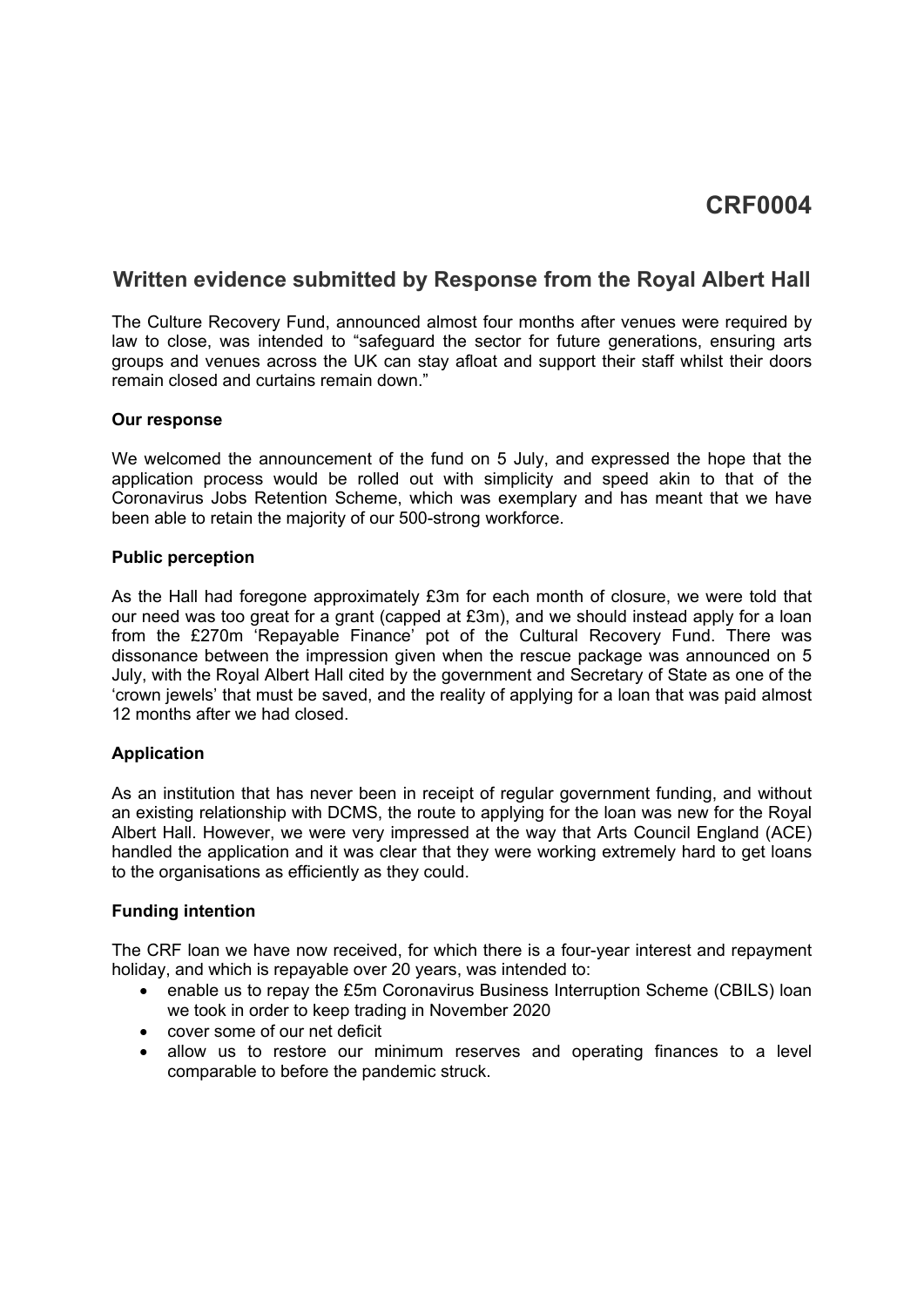When we applied to the fund, it was assumed that we would be able to reopen at full capa[ci](https://www.dailymail.co.uk/debate/article-8701877/OLIVER-DOWDEN-People-waiting-wings-shows-Christmas.html)ty at Stag[e](https://www.dailymail.co.uk/debate/article-8701877/OLIVER-DOWDEN-People-waiting-wings-shows-Christmas.html) 5 o[f](https://www.dailymail.co.uk/debate/article-8701877/OLIVER-DOWDEN-People-waiting-wings-shows-Christmas.html) the [DC](https://www.dailymail.co.uk/debate/article-8701877/OLIVER-DOWDEN-People-waiting-wings-shows-Christmas.html)MS Roa[dm](https://www.dailymail.co.uk/debate/article-8701877/OLIVER-DOWDEN-People-waiting-wings-shows-Christmas.html)ap to recovery, with the [Secretary](https://www.dailymail.co.uk/debate/article-8701877/OLIVER-DOWDEN-People-waiting-wings-shows-Christmas.html) [of](https://www.dailymail.co.uk/debate/article-8701877/OLIVER-DOWDEN-People-waiting-wings-shows-Christmas.html) [State](https://www.dailymail.co.uk/debate/article-8701877/OLIVER-DOWDEN-People-waiting-wings-shows-Christmas.html) [looking](https://www.dailymail.co.uk/debate/article-8701877/OLIVER-DOWDEN-People-waiting-wings-shows-Christmas.html) [to](https://www.dailymail.co.uk/debate/article-8701877/OLIVER-DOWDEN-People-waiting-wings-shows-Christmas.html) [get](https://www.dailymail.co.uk/debate/article-8701877/OLIVER-DOWDEN-People-waiting-wings-shows-Christmas.html) [full](https://www.dailymail.co.uk/debate/article-8701877/OLIVER-DOWDEN-People-waiting-wings-shows-Christmas.html) [shows](https://www.dailymail.co.uk/debate/article-8701877/OLIVER-DOWDEN-People-waiting-wings-shows-Christmas.html) [back](https://www.dailymail.co.uk/debate/article-8701877/OLIVER-DOWDEN-People-waiting-wings-shows-Christmas.html) [on](https://www.dailymail.co.uk/debate/article-8701877/OLIVER-DOWDEN-People-waiting-wings-shows-Christmas.html) [for](https://www.dailymail.co.uk/debate/article-8701877/OLIVER-DOWDEN-People-waiting-wings-shows-Christmas.html) [Christmas](https://www.dailymail.co.uk/debate/article-8701877/OLIVER-DOWDEN-People-waiting-wings-shows-Christmas.html) [2020.](https://www.dailymail.co.uk/debate/article-8701877/OLIVER-DOWDEN-People-waiting-wings-shows-Christmas.html) However, the reality was that the Royal Albert Hall was able to open for only three performances at 1,000 capacity (20% of full capacity) before London entered Tier 3 on Wednesday 16 December and we had to close again.

The funding was intended to see us through to reopening, but closure has been longer than anyone could have foreseen when the CRF was first announced, or when our application for funding was written. For this reason, our finances are in a worse state than we had anticipated and additional funding to help us to reopen would substantially support our longterm financial recovery. Our visitor numbers dropped by 83% in 2020 compared to a national average of 70% at other leading venues. This was partly due to the fact that we could not viably open with an audience cap of 1,000 people, but some other venues were able to open.

#### **Impact on other funding sources**

Following the announcement of the CRF, we struggled to get support partly because many potential supporters assumed that as the 'crown jewels' we had seen a large portion of the £1.57bn from government. Our application for funding from the Local Enterprise Partnership scheme was not successful because they believed we would be funded for capital projects from the capital funding allocation within the £1.57bn.

Our Grade I listed building was not eligible for a capital grant from Historic England to restart building projects that had been halted owing to COVID-19 because the grant funding was only available for those with "a portfolio of nationally spread sites."

We also applied, but were told we were not eligible, for funding from London Community Response, Arts Council England emergency fund and the Capital Kickstart Funds.

#### **Long term impact**

The Royal Albert Hall is usually financially independent and makes a surplus of around £6- £7m in a normal year. We are extremely grateful for the funding we have received, but must acknowledge that taking on a £20.74m repayable loan is a huge undertaking that has long term implications for our ability to invest in our Grade I listed building, and our artistic activities. This may go some way to explaining why the applications for loans in the first round were undersubscribed.

#### **£300m extra for CRF**

In the budget on 1 March, the Chancellor announced an additional £300m for the Cultural Recovery Fund, taking the total amount to £1.87bn. It is not yet clear how this funding will be allocated but it is essential that this is an open fund that does not exclude CRF loan recipients and is also not just allocated to unsuccessful CRF Round 2 applicants. We would advocate that grants should be available for all organisations, not just those who were in receipt of funding from government arm's length bodies prior to the pandemic.

#### **Timeline**

**17 March 2020** Following advice from government, the Royal Albert Hall was closed to the public **23 March 2020** Music venues, theatres, arts centres required by law to close their doors **5 July 2020**